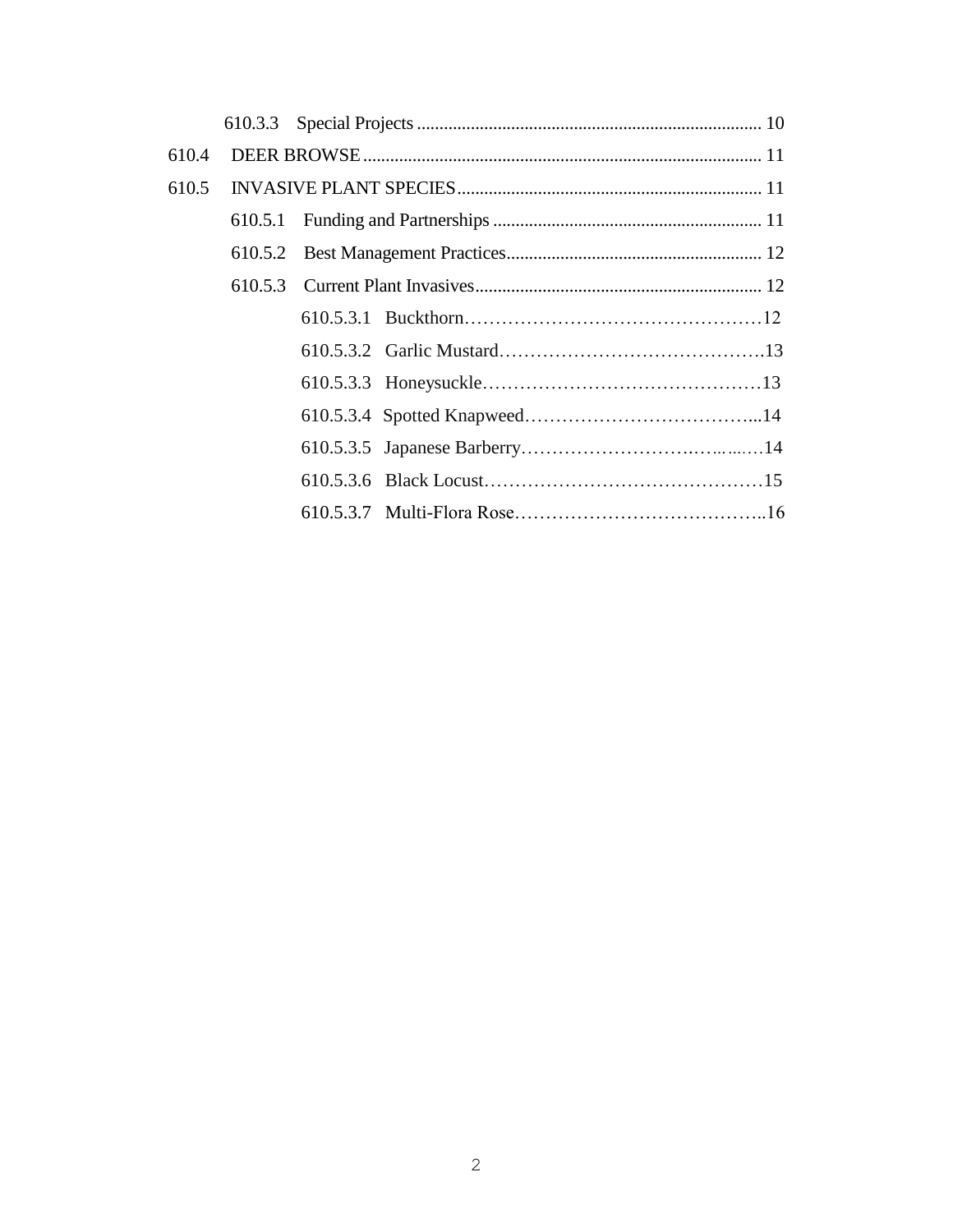## **600 PROTECTION**

## **OBJECTIVE**

To protect and manage the resources of the forest from preventable losses resulting from fire, insects, diseases, and other destructive elements including those caused by people. Protective methods shall include proper silvicultural methods.

The DNR provides statewide technical guidance that will be used to inform local decisions. This guidance will be referenced to make decisions at the county level.

## **605 FIRE CONTROL**

Damage to the forest caused by uncontrolled fire can create an important challenge in the management of the forest. Loss of resource values caused by fire will be minimized through organized prevention, detection, and suppression methods. Maintaining a healthy forest is key to fire management. The DNR is responsible for all matters relating to the prevention, detection, and suppression of forest fires outside the limits of incorporated villages and cities, as stated in s. 26.11(1), Wis. Stats. The DNR works cooperatively with local fire departments in all fire control efforts. Juneau County Forest is part of the Intensive and Cooperative Forest Fire Protection Area. The Fire Management Handbook No. 4325.1 and the Area Operations Plan shall serve as the guidelines for fire control activities.

## 605.1 COOPERATION WITH THE DEPARTMENT OF NATURAL RESOURCES

Pursuant to s. 26.11(4) and s. 28.11(4)(f), Wis. Stats., and of the Juneau County Forest Ordinance, the county may cooperate with the DNR in the interest of fire prevention, detection and suppression on the County Forest. This is accomplished through agreements authorizing the DNR to use County Forest land or to utilize county personnel and equipment for fire protection activities.

## 605.1.1 Personnel

County Forest personnel, upon request from the DNR, shall be made available for forest fire control efforts within the county in accordance with an established memorandum of understanding (MOU). The DNR is responsible for training and directing the activities of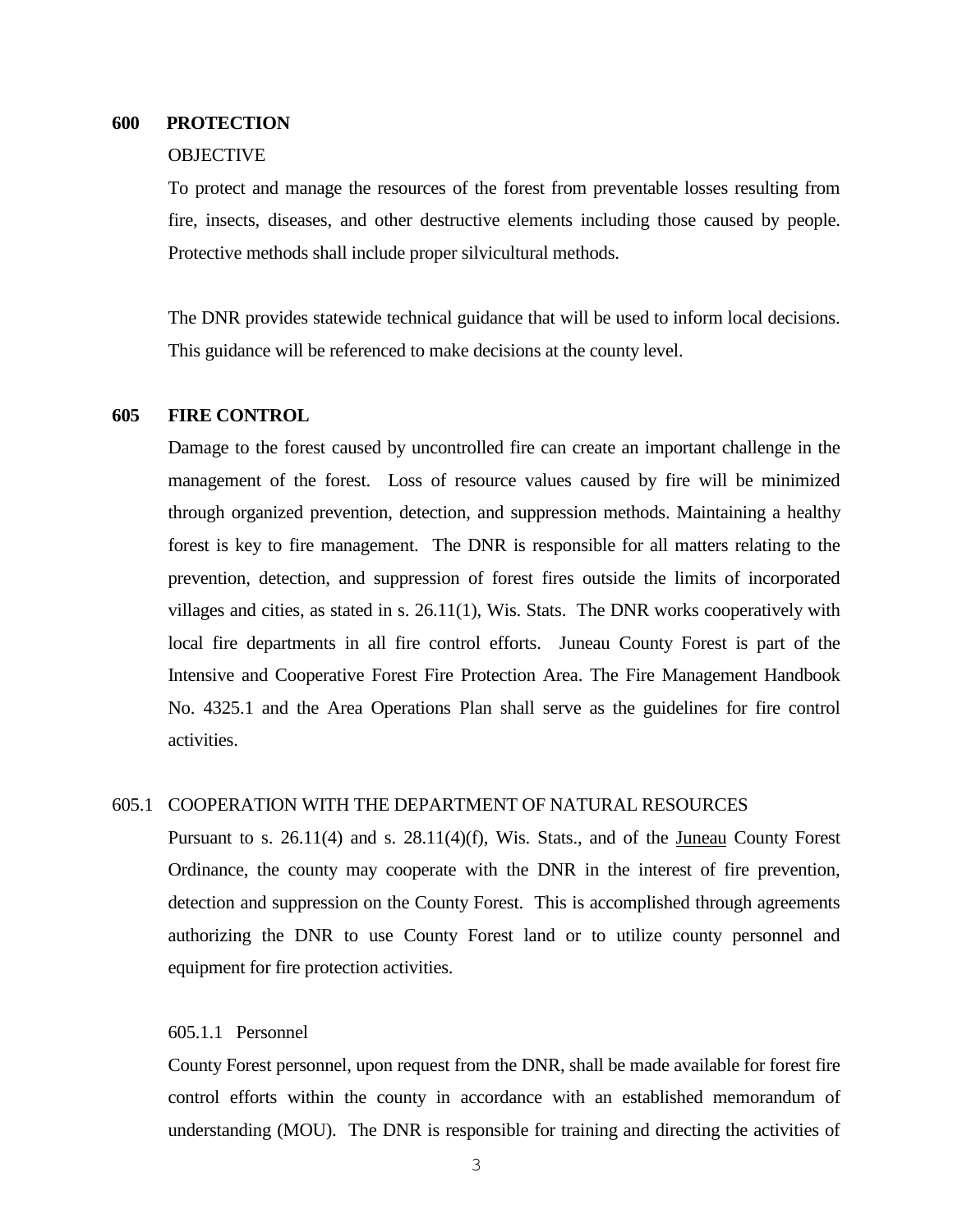county personnel in accordance with the rules identified in the Fire Management Handbook, No. 4325.1.

#### 605.1.2Equipment

County Forest equipment, upon request and as identified in the MOU, shall be available for forest fire control suppression. During periods of high fire hazard, all County Forest vehicles and/or crews should be equipped with one or more backpack cans, axes or shovels, appropriate personal protective equipment, mobile communication, and any other equipment deemed essential by the MOU. All hand tools shall be maintained and provided by the DNR.

## 605.1.3Fire Detection

Fire detection is the responsibility of the DNR. County Forestry personnel may assist and report any wildfires to the DNR, local Fire Department or 911 Dispatch.

## 605.1.4 Forest Fire Prevention

DNR fire control personnel are authorized by the county to place fire prevention signs at recreational areas and other strategic locations within the forest. The County conducts and controls all operations (including harvesting) on the forest in a manner designed to prevent forest fires. The use of the county forest and the Department will coordinate during high fire danger periods to impose any necessary restrictions. These restrictions may include, but are not limited to, recreation and logging.

## 605.2 DEBRIS BURNING

Unauthorized burning of debris will not be permitted on County Forest Lands pursuant to s. 26.12(5), Wis. Stats.

## 605.3CAMPFIRES

During periods of high fire danger, use of campfires may be restricted.

## 605.4PRESCRIBED BURNING

All prescribed burning on County Forest lands will follow the DNR recommendations. See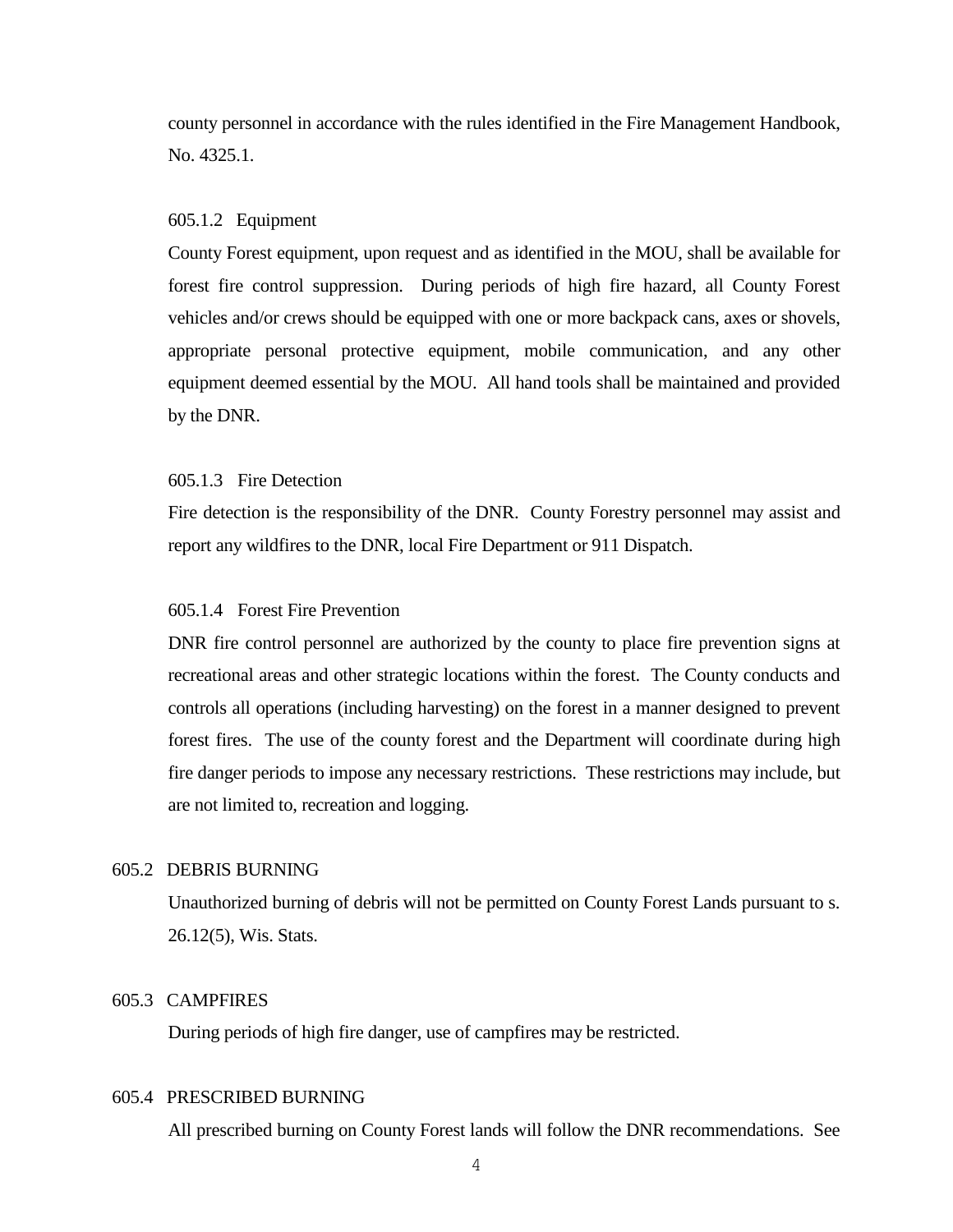Prescribed Burn Handbook No. 4360.5 for details. Prescribed fire may be an effective management tool on the County Forest.

## 605.5 COUNTY FOREST FIRE HAZARD AREAS

The DNR places primary emphasis will be placed on fire control efforts in pine areas. Maps of these areas are available at the local DNR field office. The County will cooperate with DNR Fire Control in providing for firebreaks or access ways. Existing access roads, firebreaks and water access points will be maintained as deemed necessary. Secondary emphasis will be placed on hardwood areas with no firebreaks developed or maintained. However, access roads will be maintained as defined in Chapter 700 of this plan.

## **610 CONTROL OF FOREST PESTS & PATHOGENS**

#### 610.1 DETECTION

Damage to the forest caused by insects, other pests and diseases can adversely affect management of the forest resources. Losses to resource values impacted by forest pests will be minimized through integrated pest management methods, with emphasis on silvicultural prescriptions (timber sales). The detection and control of pest problems will be accomplished by county and DNR personnel in cooperation with other agencies.

## 610.2 PEST SURVEYS

Pest surveys are conducted under the direction of the DNR's forest health specialists. The County may cooperate by providing personnel and equipment to assist in these operations.

## 610.3 SPECIFIC PESTS AND PATHOGENS OF CONCERN

Integrated pest management for the purpose of this Plan, is defined as follows:

"*The maintenance of destructive agents, including insects, at tolerable levels, by the planned use of a variety of preventive, suppressive, or regulatory tactics and strategies that are ecologically and economically efficient and socially acceptable."*

The integrated pest management control and methodology shall be determined jointly by the County Forest Administrator, and DNR liaison forester in consultation with the DNR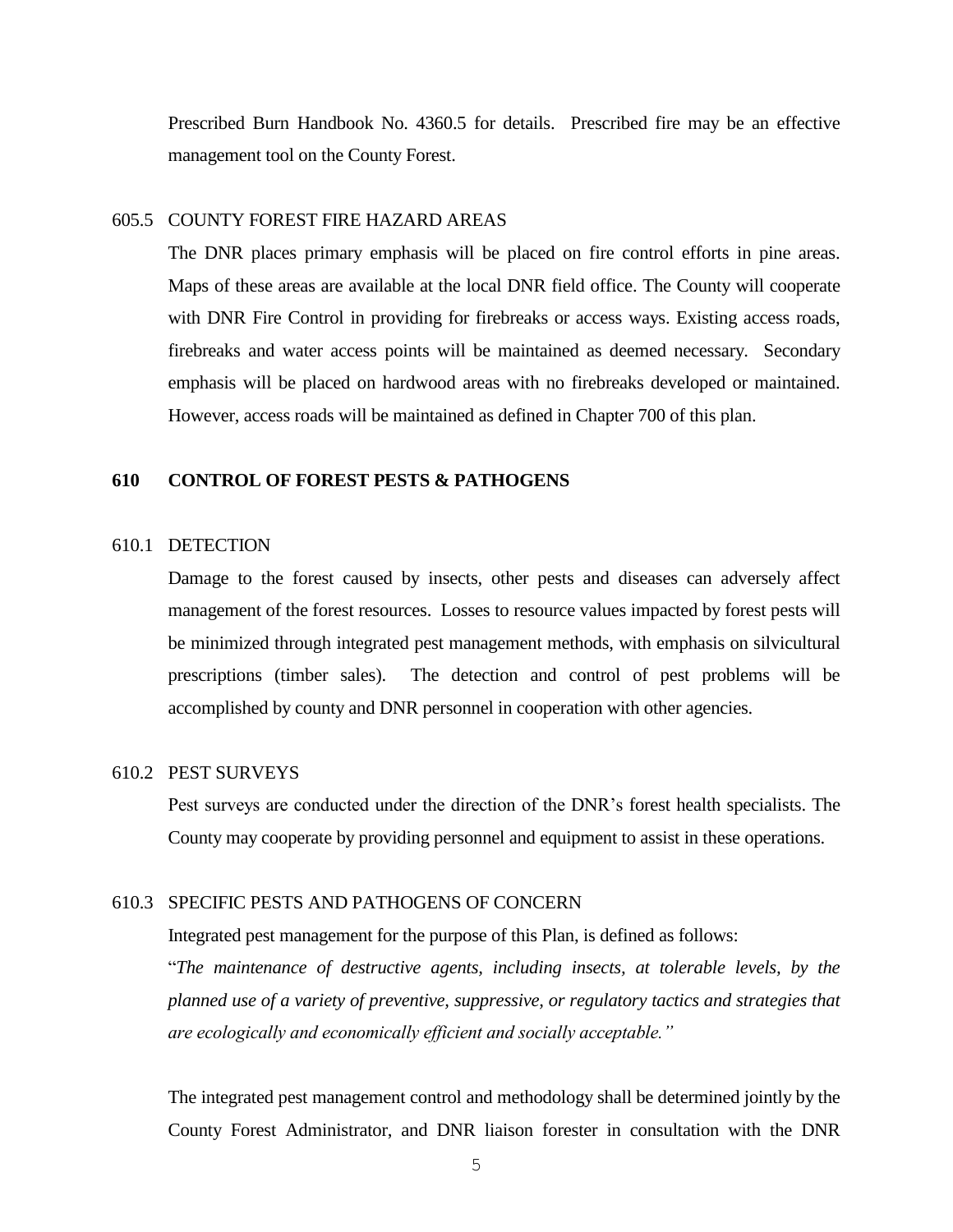district Forest Health Specialist. Suppression of forest pests may include the following:

- 1. Silvicultural prescriptions, including timber sales.
- 2. Biological control.
- 3. Chemical control.

## 610.3.1Specific Pests of Interest

610.3.1.1 Gypsy Moth *Lymantria dispar*

This introduced pest has progressed westward from the northeastern United States since the early 1900's. It became established in eastern counties of Wisconsin in the 1990's and is now naturalized in Juneau County and as far west as Eau Claire County (as of 2022). reached eastern Wisconsin and has been widespread in some counties since 1988. Despite efforts to slow-the-spread and suppress outbreaks, it is progressing westerly through Wisconsin. The Juneau County Forest's strategy to minimize damage from this insect focuses on using silvicultural techniques to maintain and improve forest vigor, to decrease the likelihood of significant mortality following defoliation. Where even defoliation could not be tolerated, treatment with approved insecticides may be considered. Areas that may be treated with insecticide to suppress outbreaks include high use recreation areas and stands containing a high percentage of susceptible, high valued timber. These areas are identified in Chapter 900. Junueau County will view treatment options available at<https://gypsymoth.wi.gov/> and consult with local DNR forest health specialist for additional guidance on management. Treatments may be done on individual trees or small areas if appropriate to the goal.

Juneau County is located within the quarantined area for *L. dispar*. DATCP is the agency that regulates movement of products including logs and firewood to nonquarantined counties in Wisconsin. See their webpages on the quarantine at [https://datcp.wi.gov/Pages/Programs\\_Services/GMQuarantineRegs.aspx.](https://datcp.wi.gov/Pages/Programs_Services/GMQuarantineRegs.aspx) They can also help with questions about moving regulated items out of state to non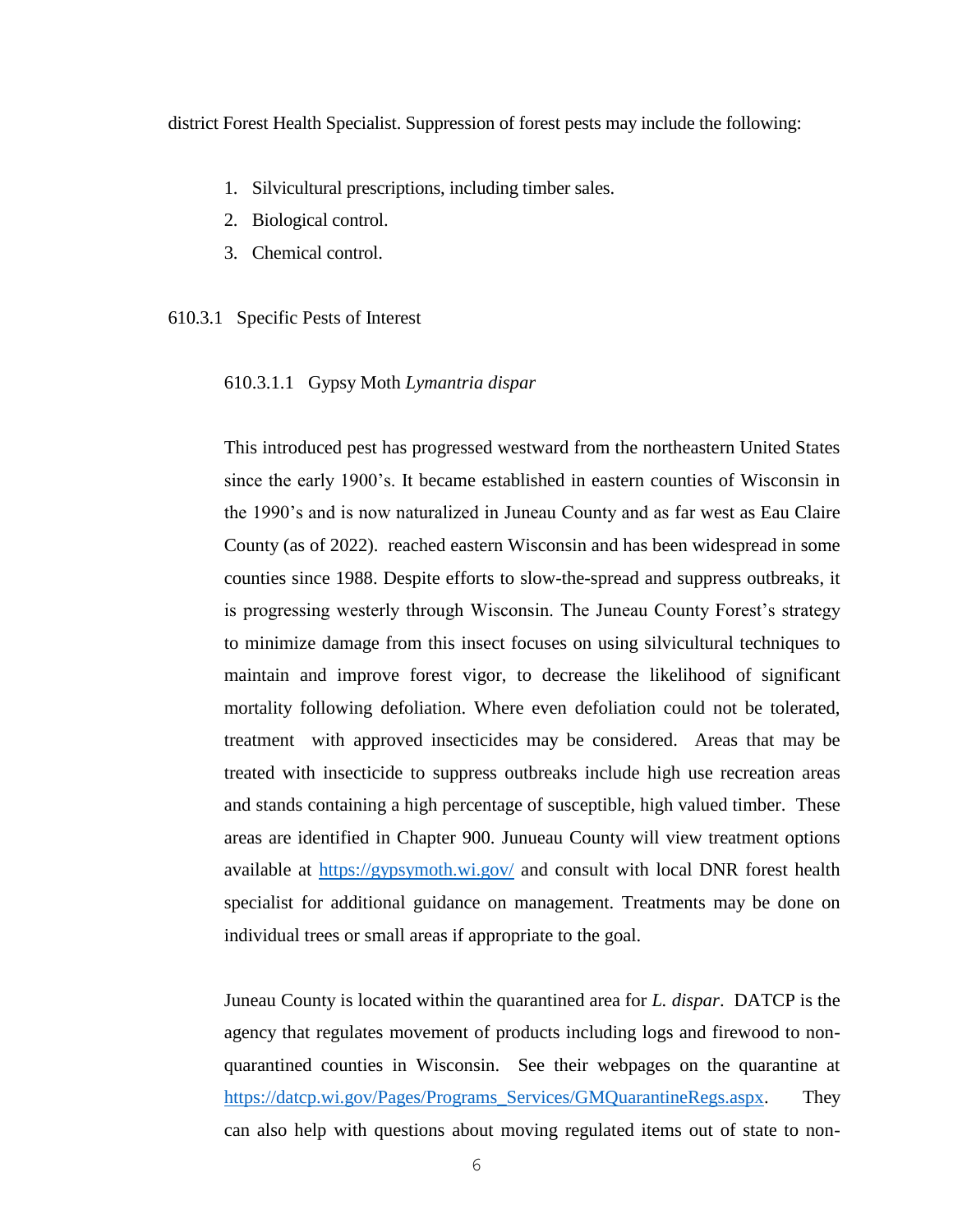quarantined areas though USDA APHIS is the regulatory agency for inter-state movement of products.

#### 610.3.1.2 Jack Pine Budworm

Jack pine budworm*, Choristoneura pinus,* is a native needle-feeding caterpillar that is generally considered the most significant pest of jack pine. Red, Scotch and white pine, and spruce, can also be defoliated and suffer top-kill and mortality by jack pine budworm. Vigorous, young jack pine stands are less likely to be damaged during outbreaks. The most vigorous stands are well stocked, evenly spaced, fairly uniform in height, and less than 45 years old. Stands older than 45 years that are growing on very sandy sites and suffering from drought or other stresses are very vulnerable to damage. Tree mortality and top-kill are more likely to occur in these stands. In addition, stressed stands are more susceptible to attack by Ips bark beetle. Mortality from Ips can occur for 2-3 years after the jack pine budworm outbreak collapses. This mortality and top-kill create fuel for intense wildfires.

It will be Juneau county's strategy to harvest at the appropriate rotation age, maintain high stand densities (without overcrowding), and use good site selection for jack pine. This will be an effort to help avoid budworm-caused tree mortality and reduce the threat of damaging wildfires while still providing suitable conditions for jack pine regeneration. Prompt salvage following an outbreak will also help reduce the possibility of wildfire. Esthetic strips and/or islands should not be used. Leaving these esthetic strips/islands can prolong the outbreak by giving the budworm areas for breeding. Use of insecticides is not warranted in combating this forest pest on the County Forest.

## 610.3.1.3 Oak Wilt

Oak wilt, Bretziella fagacearum, is a destructive disease of oak trees. It is responsible for the death of thousands of oak trees in forests, woodlots, and home landscapes each year. Oak wilt is caused by a fungus that invades and impairs the tree's water conducting system, resulting in branch wilting and tree death. Trees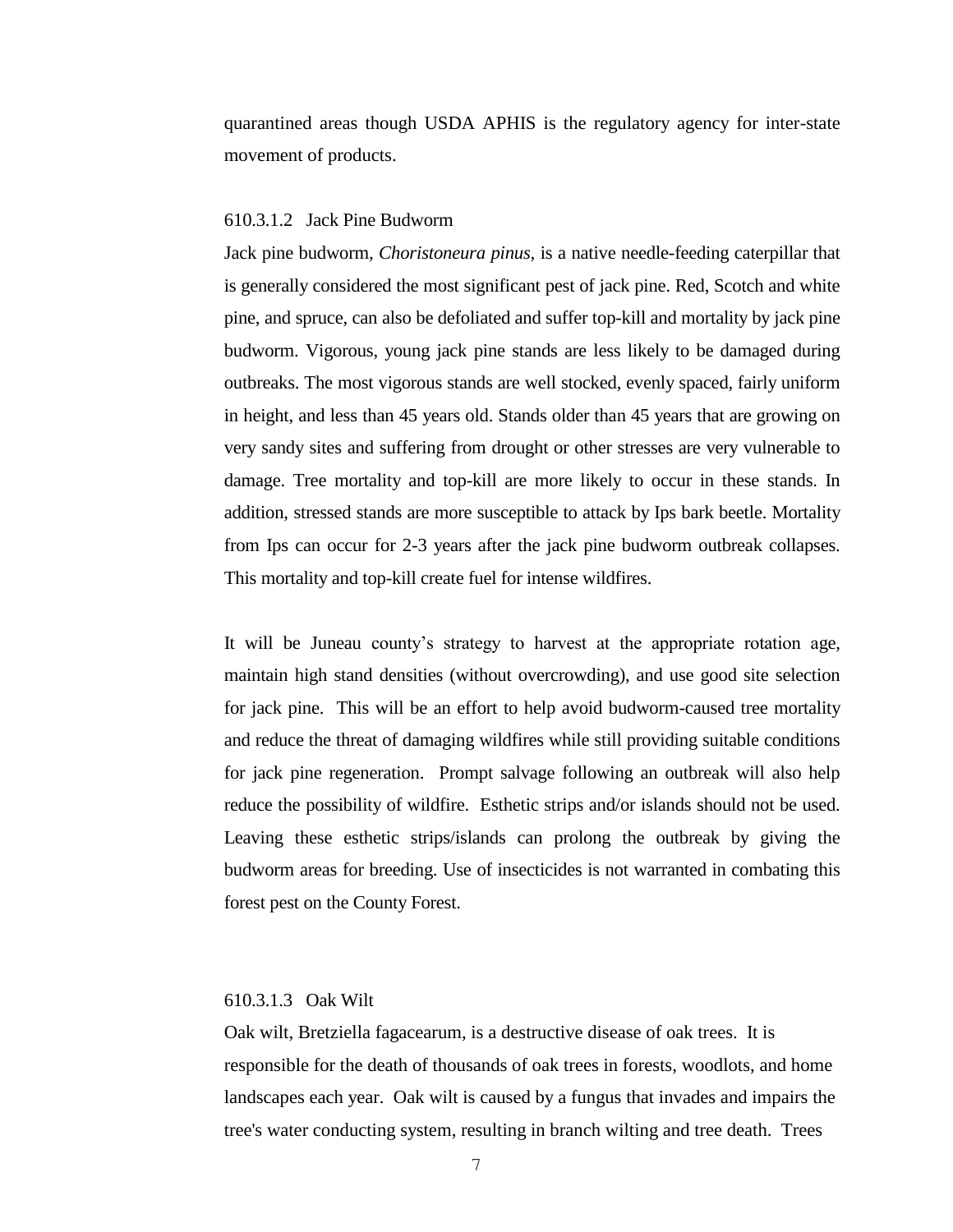in both the red oak group and white oak group are affected. There is no known cure once a tree has oak wilt. Prevention of new oak wilt infection centers is the best management option and involves avoiding injury to healthy trees and removing dead or diseased trees. The [Oak Harvesting Guidelines to Reduce the](https://embed.widencdn.net/pdf/download/widnr/aqszuho7ee/Oak-Harvesting-Guidelines-Web-version.pdf?u=lhzbht&showinbrowser=true)  [Risk of Introduction and Spread of Oak Wilt](https://embed.widencdn.net/pdf/download/widnr/aqszuho7ee/Oak-Harvesting-Guidelines-Web-version.pdf?u=lhzbht&showinbrowser=true) will be used for management guidance. If pruning is necessary or damage is incurred during the growing season, (e.g. through construction activities or storms), the wounds should be painted immediately with a wound paint. Timber harvesting in stands being managed for oak will be restricted to the period from April  $1<sup>st</sup>$  to July  $15<sup>th</sup>$ . Where appropriate, efforts to increase species diversity or to convert oak stands to other cover types will be made to help reduce future impacts from the disease.

## 610.3.1.4 Forest Tent Caterpillar

Forest tent caterpillar, *Malacosoma disstria*, can be found throughout the United States and Canada wherever hardwoods grow. The favored hosts in Wisconsin are aspen and oak. This native insect causes region-wide outbreaks at intervals from 10 to 15 years; outbreaks usually last 2 - 5 years in the Lake States. Severe and repeated defoliation can lead to dieback and/or reduced growth of affected trees, which in some instances may be significant. Populations are often controlled by natural enemies, helping the population crash. Aerial spraying of insecticides can be an option for control as well. It will be Juneau County's strategy to employ sound silvicultural practices to combat this cyclic pest.

#### 610.3.1.5 Two-lined Chestnut Borer

The two-lined chestnut borer, *Agrilus bilineatus*, is a common secondary pest in trees which have been severely defoliated several years in a row. Oaks that are under stress from drought and/or defoliation by insects such as gypsy moth (*Lymantria dispar*), fall cankerworm (*Alsophila pometaria*), and forest tent caterpillar (*Malacosoma disstria*) can be infested and killed by two-lined chestnut borer. Prevention of two-lined chestnut borer through sound silvicultural practices is the best management option. Postponing management activities in stressed stands for two years after severe drought and/or defoliation have ended will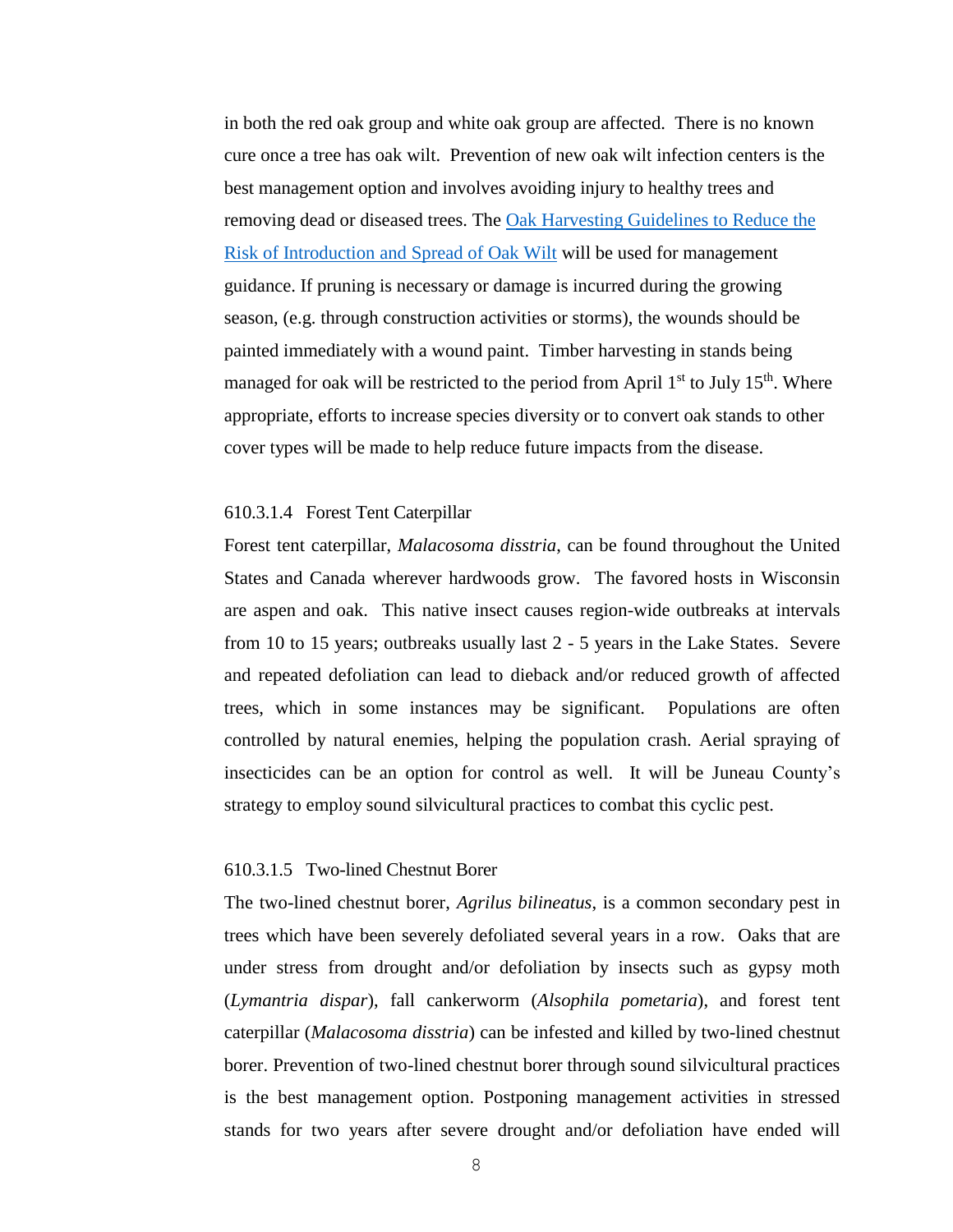provide time for trees to recover and reduce their susceptibility to two-lined chestnut borer attack. Infestations should be salvaged promptly. Juneau County will strive to maintain healthy trees through sound silvicultural practices to discourage infestation.

## 610.3.1.6 Emerald Ash Borer

The emerald ash borer, *Agrilus planipennis*, was accidentally introduced to North America from Asia in 2002. Emerald ash borer (EAB) infestations in Wisconsin have resulted in widespread mortality to *Fraxinus* species including green, white, and black ash. It is expected that 99% of the ash trees in Wisconsin will die. Ash comprises a significant component in the northern hardwood timber type and can be found in nearly pure stands in some lowland areas. Adult EAB beetles feed on foliage but it is the larvae that cause mortality by feeding on the phloem and outer sapwood of the ash trees.

The [Emerald Ash Borer Silviculture Guidelines](https://dnr.wi.gov/topic/ForestHealth/documents/EABWIManagementGuidelines.pdf) are available to help resource managers make informed stand-level decisions to manage forests that are not yet infested by EAB, as well as implement salvage harvests and rehabilitation in stands that have already been impacted by EAB.

It is Juneau County's policy to follow the Emerald Ash Borer Silviculture Guidelines.

#### 610.3.1.7 Heterobasidion Root Disease

Heterobasidion root disease (HRD, previously called annosum root rot), is caused by the fungus, *Heterobasidion irregulare*. It is a serious disease that causes pine and spruce mortality in Wisconsin, but over 200 woody species have been reported as hosts. Red and white pine trees are most commonly affected in plantation-grown stands subjected to thinning. The disease was first confirmed in Wisconsin in 1993 and has since been found in a number of counties throughout Wisconsin. Diseased trees, including overstory trees and understory seedlings and saplings, will show fading, thin crowns with tufted foliage, and eventual mortality.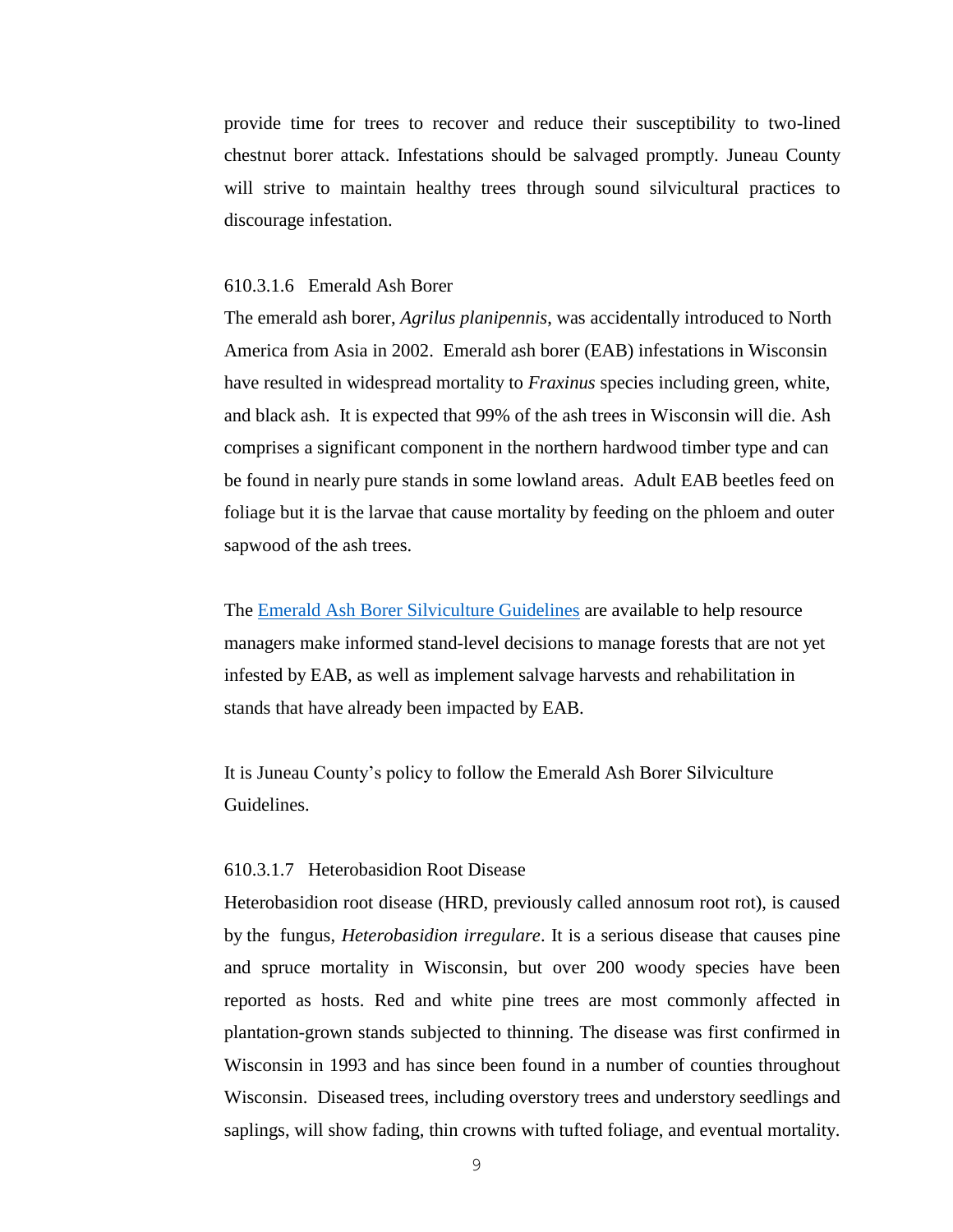Currently there are no curative treatments to eliminate the HRD pathogen from a stand once it is infested, so preventing disease introduction is the best approach.

Infection most often occurs when HRD spores land and germinate on a freshly cut stump. The pathogen then grows into the root tissue and progresses underground from tree to tree through root contact. As the pathogen spreads, and trees decline and die, an ever-expanding pocket of mortality is formed. HRD fruit bodies, or conks, may be found at the base of dead trees and old stumps. Fruit bodies are most commonly observed in the fall but can be found any time of the year.

[Guidelines for stump treatment to reduce the risk of introduction and spread of](https://embed.widencdn.net/pdf/download/widnr/049sbfkidg/AnnosumTreatmentGuide.pdf?u=4gqjgf&showinbrowser=true)  [Heterobasidion root disease in Wisconsin](https://embed.widencdn.net/pdf/download/widnr/049sbfkidg/AnnosumTreatmentGuide.pdf?u=4gqjgf&showinbrowser=true) should be used by the county forests. The HRD guidelines are designed to help property managers and landowners determine whether the preventive pesticide treatment should be used to reduce the risk of introduction and spread of HRD at the time of harvest in a pine and/or spruce stand.

It is Juneau County's policy to follow the "Guidelines for stump treatment to reduce the risk of introduction and spread of Heterobasidion root disease in Wisconsin."

## 610.3.2 Funding

Desired control activities on the County Forest will be funded through the county forestry budget if other sources of funding are not available. In the event costs require additional funding, the County Forest will make all reasonable efforts to secure funding for control efforts, through other county funds, or other state, federal or private funding sources.

#### 610.3.3 Special Projects

The County may cooperate with other agencies in forest pest research.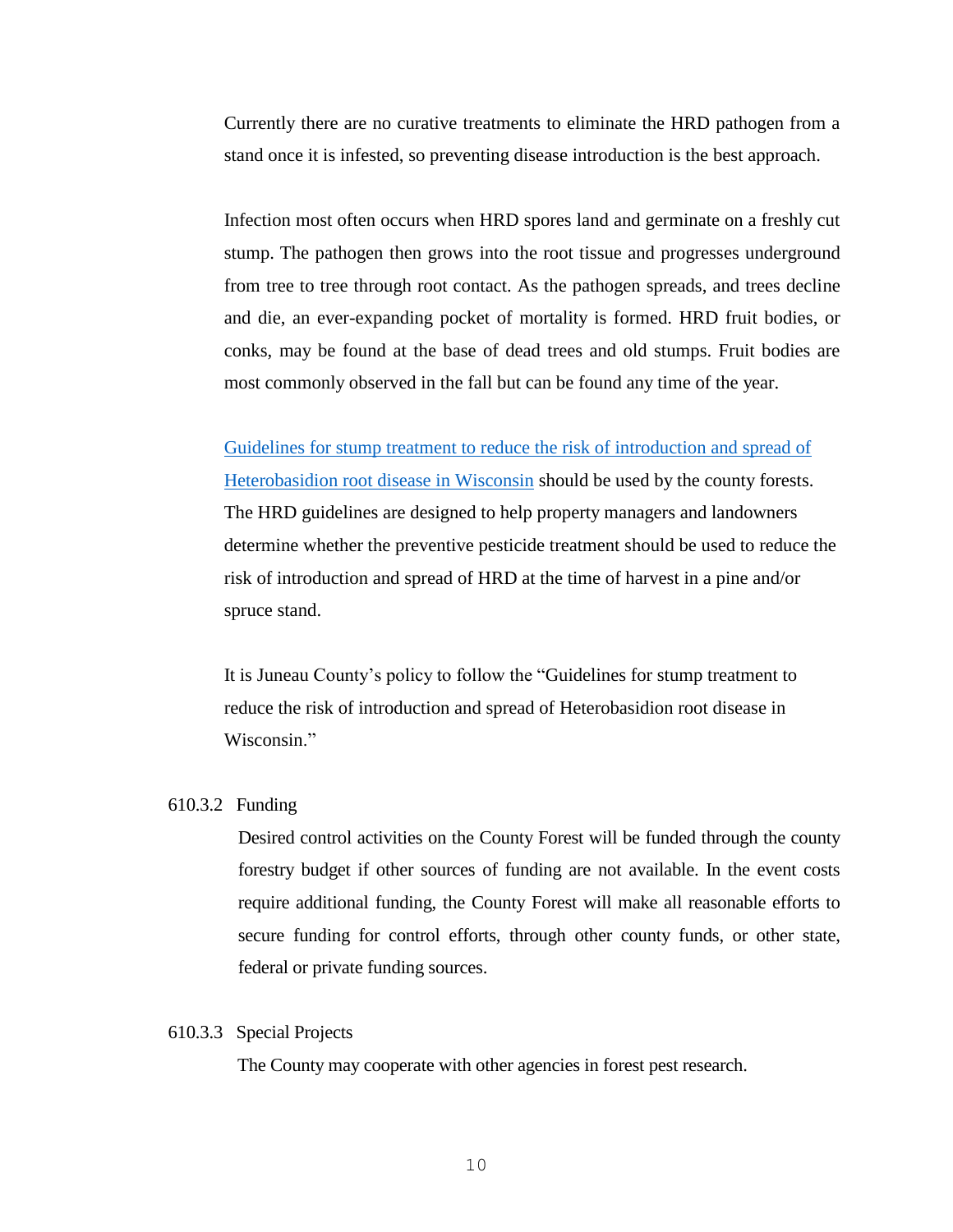#### 610.4 DEER BROWSE

Forest regeneration and reproduction is critical to sustain both timber production and wildlife habitat and the overall health of the deer herd. As a keystone species, deer can affect forest regeneration, long-term forest production, and forest sustainability. This is a concern for all interested in forest production and trying to balance deer numbers with habitat.

Juneau County Forest may monitor herbivory impacts during forest reconnaissance.

## 610.5 INVASIVE PLANT SPECIES

Invasive plants can cause significant negative impacts to the forest. Invasive species can displace native plants and hinder the forest regeneration efforts. Preventing them from dominating habitats is critical to the long-term health of the forest. There are a number of invasive plant species in varying densities on the County Forest. Some warrant immediate and continual treatment efforts while others may be allowed to remain due to extent and financial ability to control them. The County will continue to train staff in invasive species identification as well as attempt to secure funding sources to control them as much as is practical. Invasive plants on the forest should be documented as well as potential response to new infestations.

#### 610.5.1 Funding and Partnerships

Grant opportunities for invasive species control funding can be found on the [Financial Assistance webpage](http://invasivespecies.wi.gov/financial-assistance/) of the Wisconsin Invasive Species Council. The number of grants for local governments and county forest is limited, especially for terrestrial invasive plant control. Some grants, such as the Department of Natural Resource's [turkey stamp program,](https://dnr.wi.gov/topic/WildlifeHabitat/stamps.html) support invasive plant control as part of larger efforts to promote certain outcomes and might be applicable.

The Department of Natural Resources promotes the formation of cooperative invasive species management areas (CISMAs) through its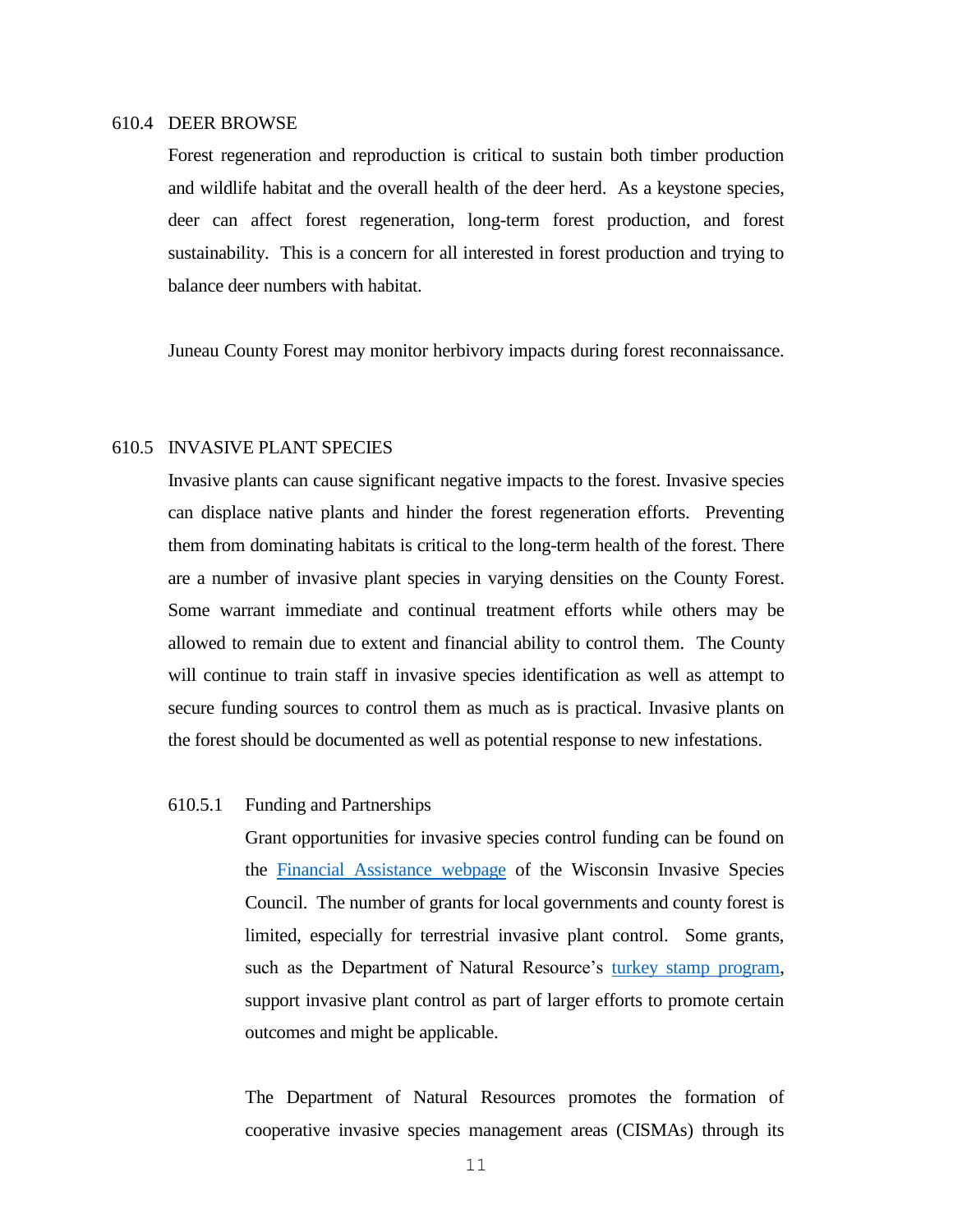Weed Management Area – [Private Forest Grant Program.](https://dnr.wi.gov/Aid/WMA.html) While activities funded by this grant are restricted to non-industrial private forests, CISMAs are encouraged to partner with other groups in their area and some can provide technical support to county forests. The CISMA's of Wisconsin can be found on this [map.](https://ipaw.org/quick-links/cismas/) (https://ipaw.org/thesolution/education/cismas/)

#### 610.5.2 Best Management Practices

 In 2009, the Department of Natural Resources and many stakeholder groups approved a series of Best Management Practices (BMPs) for minimizing the spread of forest invasive plants. The full text of the [BMPs](https://councilonforestry.wi.gov/Pages/InvasiveSpecies/Forestry.aspx) is found on the Wisconsin Council on Forestry website. Voluntary use of the BMPs during forestry stewardship activities reduces the spread of invasive plants that can impede forest regeneration in county forests.

BMPs used before, during and after a harvest promote forest regeneration. Reasonable efforts to clean vehicles, equipment, footwear and other clothing helps reduce the spread of seeds and plant fragments to un-infested forests. Planning the sequence and timing of stewardship activities to reduce contact with invasive plants during forestry operations is another helpful strategy. Similarly, controlling populations of invasive plants before logging reduces the risk of spreading them. Follow-up monitoring of disturbed stands can detect populations of invasive plants while they are still small and more easily managed.

## 610.5.3Current Plant Invasives

#### 610.5.3.1 Buckthorn

Two species of invasive buckthorn impact Wisconsin's forests. Common buckthorn, *Frangula cathartica*, is more often found growing on welldrained soils while glossy buckthorn, *Frangula alnus*, favors wetter soils. Both species grow in shade or sun, quickly form dense, even-aged thickets that shade out understory plants, including tree seedlings, and hinder forest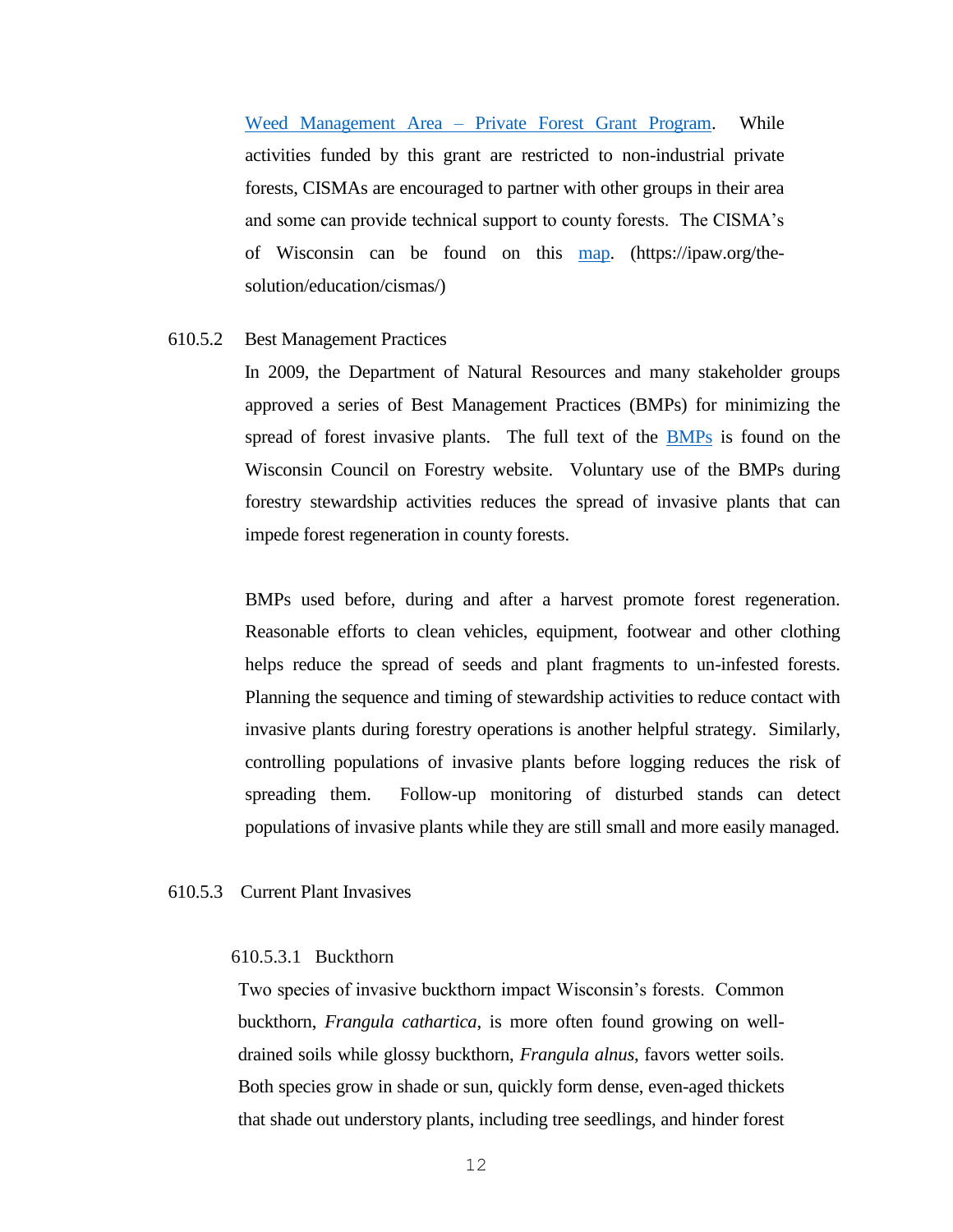regeneration. Their dark colored fruits are eaten by birds who disperse them long distances. Both buckthorns green-up before native plants and remain green after the natives drop their leaves.

Buckthorn can be controlled by taking advantage of the longer period in which they retain their leaves. Foliar applications of herbicide applied when buckthorn has leaves and the natives are leafless will minimize damage to native plants. Other control options include mowing the shrubs and then treating re-sprouts with foliar herbicide, basal bark herbicide applications, and cut stump herbicide applications.

### 610.5.3.2 Garlic Mustard

Garlic mustard (*Alliaria petiolata*) is an herbaceous, biennial, native to Europe. During the first year a basal rosette of only leaves develops. The second year, several stems from  $1 - 4$  feet tall grow from the basal rosette. The leaves have a distinct garlic fragrance when crushed. From the stems grow several small white flowers. Each plant can produce 100's of tiny seeds inside long, narrow capsules. Garlic mustard can quickly colonize disturbed forests as it often follows corridors such as game trails or man-made roads/paths. As garlic mustard spreads, it quickly displaces native plants and is known to radiate chemicals into the soil that disrupt associations between mycorrhizal fungi and native plants. Small populations can be hand pulled, while larger populations are better controlled with prescribed fire and/or herbicide. All pulled plant materials should be bagged and removed from the forest as seeds have been known to mature on dead plants left on site. Treatment should be repeated until the seed bank is depleted, which takes multiple years. Garlic mustard sites should be monitored annually, until no plants are discovered for several years.

#### 610.5.3.3 Honeysuckle

Bush Honeysuckles (*Lonicera maackii, L. tatarica, L. morrowii, L. X bella*) were introduced from Eurasia as ornamentals, wildlife cover and soil erosion control. Bush honeysuckles are upright deciduous shrubs, ranging from 5 - 12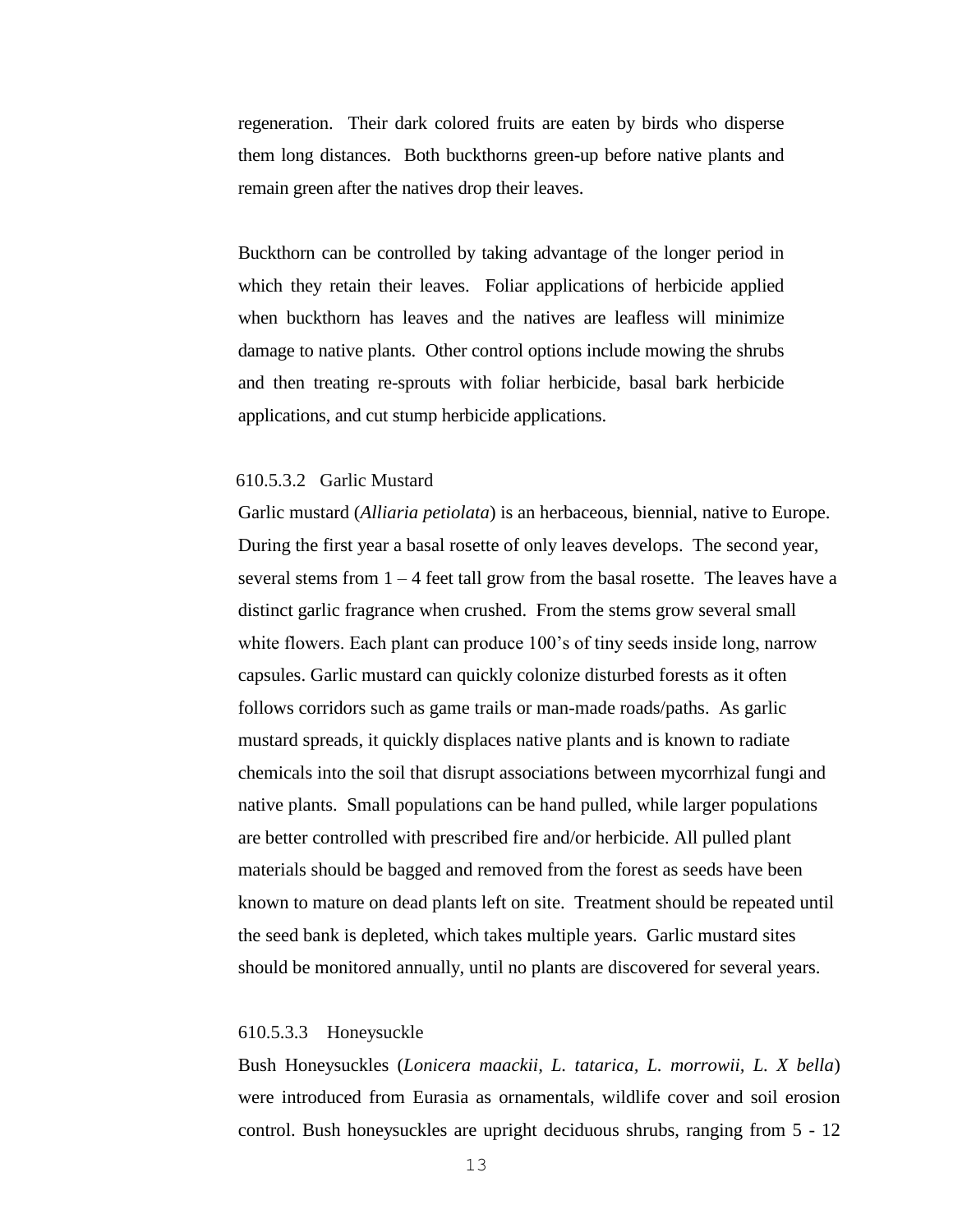feet tall with gray shaggy bark. The leaves are opposite, simple, oval and untoothed and can be smooth, to velvety depending on species. Flowers are fragrant and tubular ranging in colors of white, red and pink. They bloom May through June and then form red to yellow berries that are found as pairs on the leaf axils. Honeysuckles replace native forest shrubs and herbaceous plants by inhibiting growth of understory plants due to early leaf-out which shades out herbaceous ground cover and depletes soil moisture. Control options include hand pulling small infestations and prescribed burning which kills seedlings and top kills mature shrubs. Herbicide options include cut stump treatment and foliar spraying. With all control efforts repeated monitoring is needed.

#### 610.5.3.4 Spotted Knapweed

Spotted knapweed (*Centaurea stoebe*) is an herbaceous, short-lived perennial native to Eurasia that can grow  $2 - 4$  feet tall. This plant first appears as a basal rosette of somewhat silvery leaves and may persist this way for several years before developing pink-purple flowers on long spreading stems. The flowers are thistle-like with many petals and stiff bracts. Knapweed invades dry-upland areas including disturbed sites such as forest trails and openings. The roots exude an allelopathic chemical which inhibits establishment of other plants; hindering forest regeneration. Small populations can be hand pulled provided the entire tap root is removed. Gloves, long sleeves and pants should be worn when handling this plant as it may cause skin irritation. Chemical control should be applied directly to plants or broadcast across large areas of infestation. Biological control is also available as part of an integrated pest management plan.

## 610.5.3.*5* Japanese Barberry

Japanese barberry (*Berberis thunbergii*) was introduced from Japan around 1875 and now ranges across most of North America. It is a compact, spiny, deciduous shrub with arching branches of dense foliage. It commonly grows 2 - 3 feet tall and has been known to reach heights of 6 feet. Japanese barberry regenerates by seed, creeping roots and branches that root freely when they

14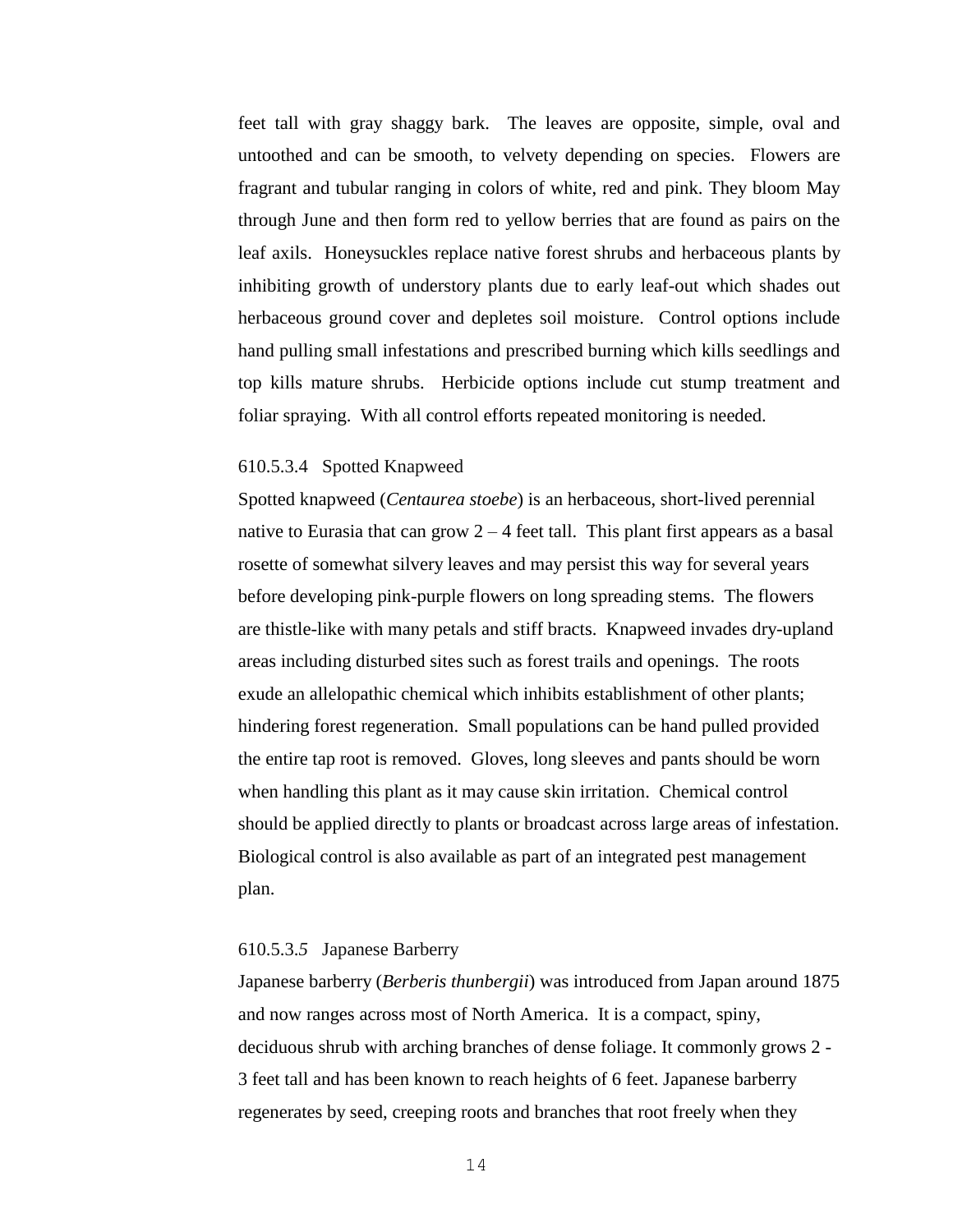touch the ground; which increases its overall spread. Small, rounded, smooth edged leaves are clustered in tight bunches close to the spiny branches and small yellow flowers bloom through May forming red oblong berries that mature in mid-summer and persist into winter. This plant is highly adapted to growing in young forests where it forms thorny thickets that shade out and limit the growth of native plants and spreads easily under the shade of established forests. The primary method of mechanically controlling barberry is hand pulling or digging early before seed set in areas where there are only a few plants. It has shallow roots but resprouting may occur if the entire root system is not removed. Larger populations may be controlled by herbicides with a cut stump treatment and repeated monitoring for both seedlings and roots re-sprouting.

## 610.5.3.6 Black Locust

Native to the southeastern United States, black locust is a fast-growing tree in the legume family, growing 30-90' tall with a trunk 2-4' in diameter. While the bark of young saplings is smooth and green, mature trees can be distinguished by bark that is dark brown and deeply furrowed, with flat-topped ridges. Seedlings and sprouts grow rapidly and are easily identified by long paired thorns. Leaves of black locust alternate along stems and are composed of seven to twenty one smaller leaf segments called leaflets. Leaflets are oval to rounded in outline, dark green above and pale beneath. Fragrant white flowers appear in drooping clusters in May and June and have a yellow blotch on the uppermost petal. Fruit pods are smooth, 2 to 4 inches long, and contain 4 to 8 seeds. Two other locusts, native to the Appalachians, *Robinia viscosa* (with pink flowers), and *Robinia hispida* (with rose-purple flowers), are used in cultivation and may share black locust's invasive tendencies. Black locust poses a serious threat to native vegetation in dry and sand prairies, oak savannas, and upland forest edges, outside of its historic North American range. Once introduced to an area, black locust expands readily into areas where their shade reduces competition from other (sun-loving) plants. Dense clones of locust create shaded islands with little ground vegetation. Lack of ground fuel limits the use of fire in natural disturbance regimes. The large, fragrant blossoms of black locust compete with